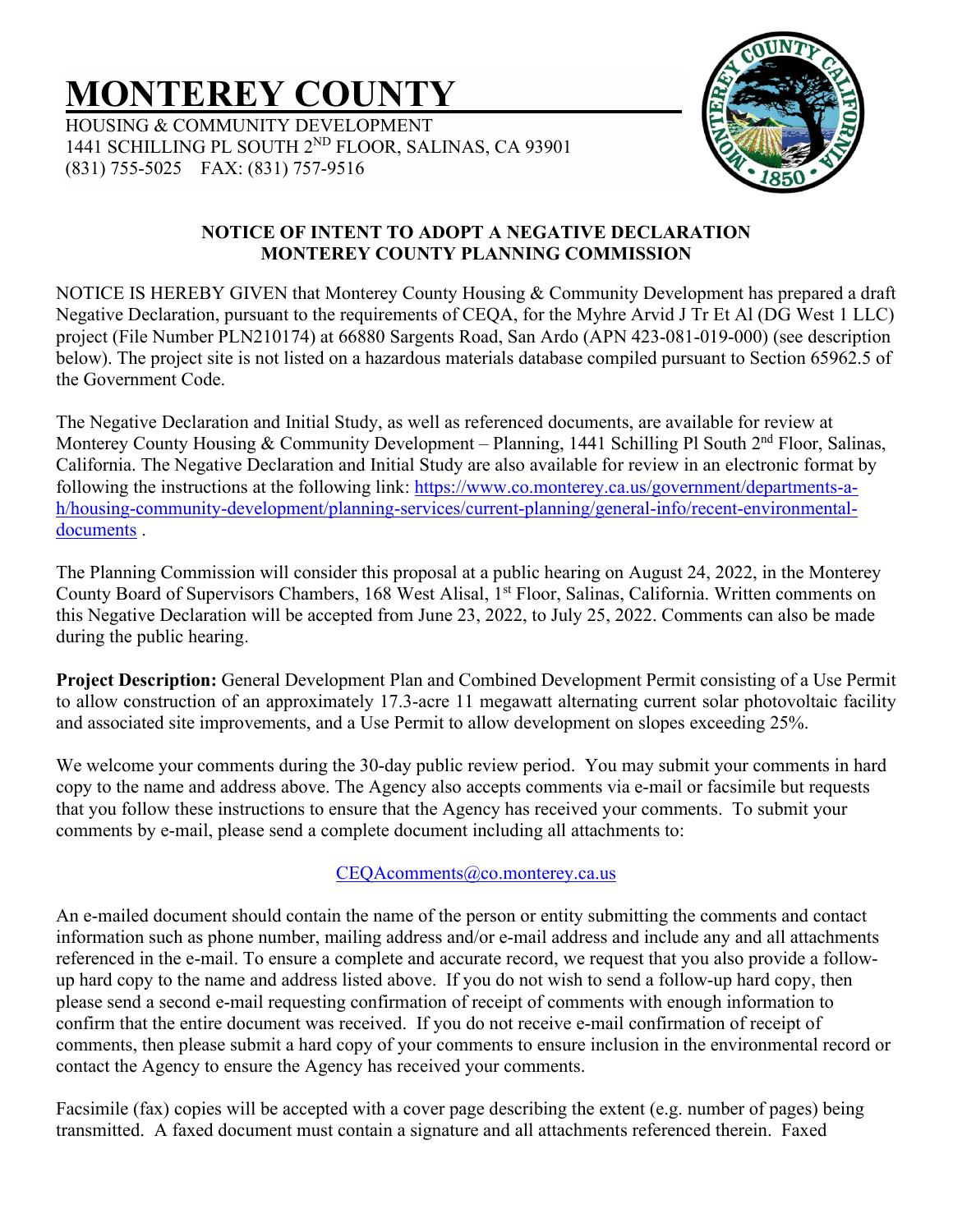#### **Page 2**

document should be sent to the contact noted above at (831) 757-9516. To ensure a complete and accurate record, we request that you also provide a follow-up hard copy to the name and address listed above. If you do not wish to send a follow-up hard copy, then please contact the Agency to confirm that the entire document was received.

**For reviewing agencies**: Housing & Community Development requests that you review the enclosed materials and provide any appropriate comments related to your agency's area of responsibility. The space below may be used to indicate that your agency has no comments or to state brief comments. In compliance with Section 15097 of the CEQA Guidelines, please provide a draft mitigation monitoring or reporting program for mitigation measures proposed by your agency. This program should include specific performance objectives for mitigation measures identified (CEQA Section 21081.6(c)). Also inform this Agency if a fee needs to be collected in order to fund the mitigation monitoring or reporting by your agency and how that language should be incorporated into the mitigation measure.

All written comments on the Initial Study should be addressed to:

County of Monterey Housing & Community Development Attn: Fionna Jensen 1441 Schilling Place South 2nd Floor Salinas, California 93901

Re: Myhre Arvid J Tr Et Al (DG West 1 LLC); File Number PLN210174

| From:                                                                                                    | Agency Name:<br><b>Contact Person:</b><br>Phone Number: |  |  |
|----------------------------------------------------------------------------------------------------------|---------------------------------------------------------|--|--|
| No Comments provided<br>Comments noted below<br>Comments provided in separate letter<br><b>COMMENTS:</b> |                                                         |  |  |